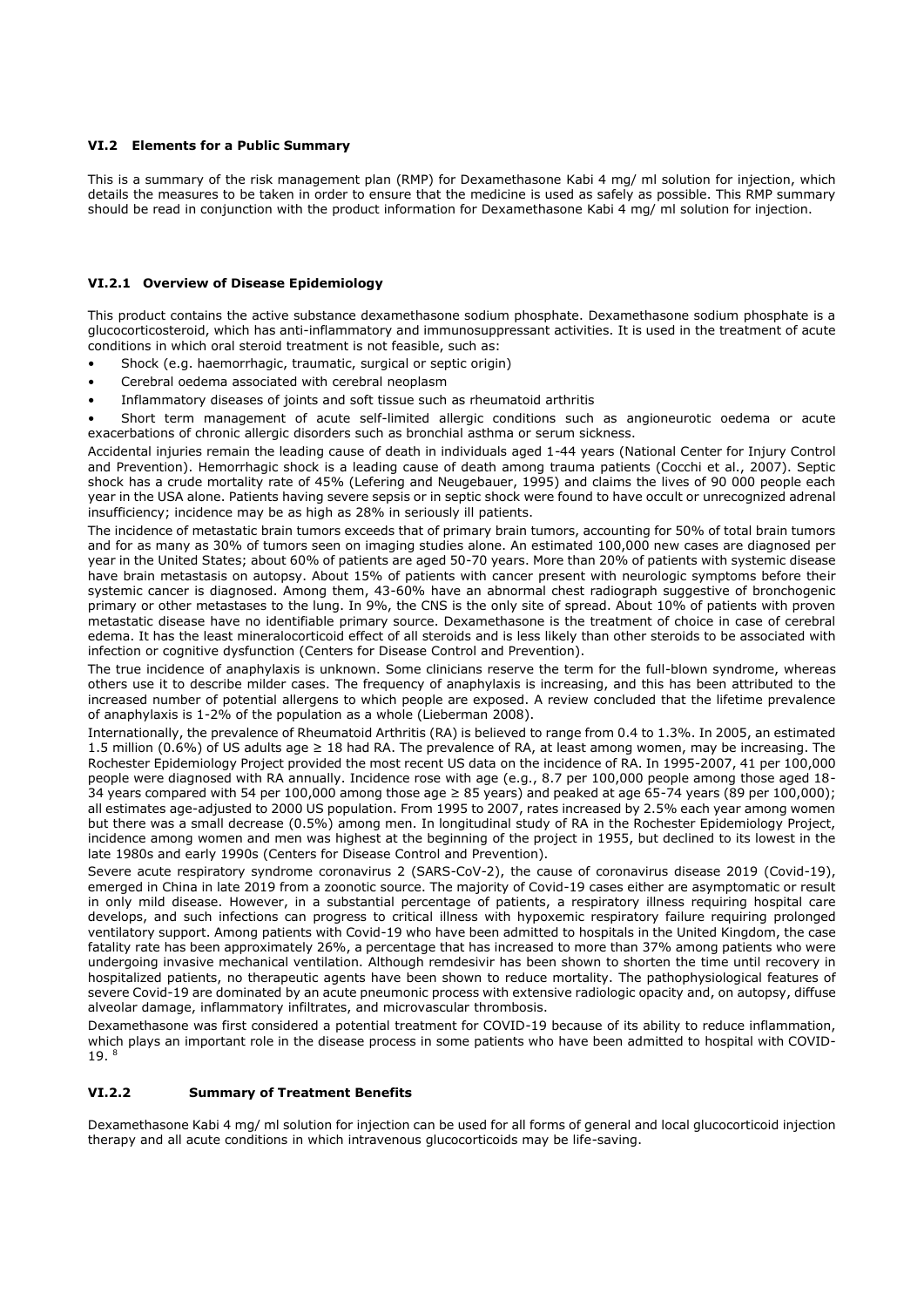Dexamethasone is a synthetic adrenocorticoid with approximately a 7 times higher anti-inflammatory potency than prednisolone and 30 times that of hydrocortisone. Dexamethasone has only minor mineralocorticoid activities and does therefore, not induce water and sodium retention.

Dexamethasone sodium phosphate injection has a rapid onset but short duration of action when compared with less soluable preparations. Because of this, it is suitable for the treatment of acute disorders responsive to adrenocortical steriod therapy.

A plenty of data is available in the literature about using and dosing of dexamethasone administered IM or IV for the following indication:

- Shock: haemorrhagic, traumatic, surgical or septic origin
- Cerebral oedema associated with cerebral neoplasm or life-threatening cerebral oedema

- Short term management of acute self-limited allergic conditions such as angioneurotic oedema or acute exacerbations of chronic allergic disorders such as bronchial asthma or serum sickness.

The duration of therapy is dependent on the clinical response of the patient and as soon as improvement is indicated, the dosage should be adjusted to the minimum required to maintain the desired clinical response. Withdrawal of the drug on completion of therapy should be gradual.

Dosage for intraarticular and soft tissue injection varies with the degree of inflammation and the size and location of the affected area.

Regarding COVID 19, the RECOVERY trial (Randomised Evaluation of COVid-19 thERapY, www.recoverytrial.net) is an investigator-initiated, individually randomised, controlled, open-label, adaptive platform trial which evaluated the effects of potential treatments in patients hospitalised with COVID-19 at 176 National Health Service (NHS) hospital organizations in the United Kingdom. The study found that mortality at 28 days was significantly lower in the dexamethasone group than in the usual care group, with deaths reported in 482 of 2104 patients (22.9%) and in 1110 of 4321 patients (25.7%), respectively (rate ratio, 0.83; 95% confidence interval [CI], 0.75 to 0.93; P<0.001). In the dexamethasone group, the incidence of death was lower than that in the usual care group among patients receiving invasive mechanical ventilation (29.3% versus 41.4%; rate ratio, 0.64; 95% CI, 0.51 to 0.81) and in those receiving supplementary oxygen without invasive mechanical ventilation (23.3% versus 26.2%; rate ratio, 0.82; 95% CI, 0.72 to 0.94). There was no clear effect of dexamethasone among patients who were not receiving any respiratory support at randomisation. No dose adjustment was needed for the elderly, renal and hepatic impaired patients. No significant safety concerns were noted to occur in the RECOVERY study.

These results were further supported by results from a meta-analysis conducted by the WHO (Rapid Evidence Appraisal for COVID-19 Therapies (REACT) Working Group) which looked at data from seven clinical studies (RECOVERY, REMAP-CAP, CoDEX, CAPE COVID, and 3 additional studies; n=1703 patients) investigating the use of corticosteroids for the treatment of patients with COVID-19 (678 patients had been randomised to corticosteroids and 1025 to usual care or placebo). The 28-day mortality was lower in patients randomised to corticosteroids: 222 deaths among 678 patients randomised to corticosteroids compared with 425 deaths among 1025 patients randomised to usual care or placebo (summary odds ratio, 0.66; 95% CI, 0.53,-0.82; P<0.001).

After reviewing all these data, the CHMP concluded that the benefit-risk balance of the use of dexamethasone in COVID-19 patients is positive and a beneficial effect on day 28 mortality has been demonstrated. Consequently, the EMA endorsed in September 2020 the use of dexamethasone in adults and adolescents (from 12 years of age and weighing at least 40 kg) who require supplemental oxygen therapy.  $9,10$ 

### **VI.2.3 Unknowns relating to treatment benefits**

Corticosteroids cause growth retardation in infancy, childhood and adolescence, which may be irreversible. Growth and development of infants and children on prolonged corticosteroid therapy should be carefully monitored.

Dexamethasone has been used 'off–label' to treat and prevent chronic lung disease in preterm infants. Available evidence suggests long-term neurodevelopmental adverse events after early treatment (< 96 hours) of premature infants with chronic lung disease at starting doses of 0.25mg/hg twice daily. Trials have suggested an association between the use of dexamethasone in preterm infants and the development of cerebral palsy. In view of this possible safety concern, an assessment of the risk: benefit should be made on an individual patient basis.

Treatment of elderly patients, particularly long-term, should be planned, bearing in mind the more serious consequences in old age. Such effects include osteoporosis, hypertension, hypokalaemia, diabetes, susceptibility to infection, thinning and fragility of the skin. Close clinical supervision is required to avoid life-threatening reactions.

However, for the following patient groups the benefits of dexamethasone does not outweigh the risks and the product should not be used in patients with:

Hypersensitivity to dexamethasone or any of the excipients. Severe anaphylactoid reactions have occurred after administration of parenteral corticosteroids, particularly in patients with history of allergy. Appropriate precautions should be taken prior to administration.

- Systemic infections: unless considered to be life-saving systemic administration of corticosteroids are generally contraindicated in patients with systemic infections (unless specific anti-infective therapy is employed).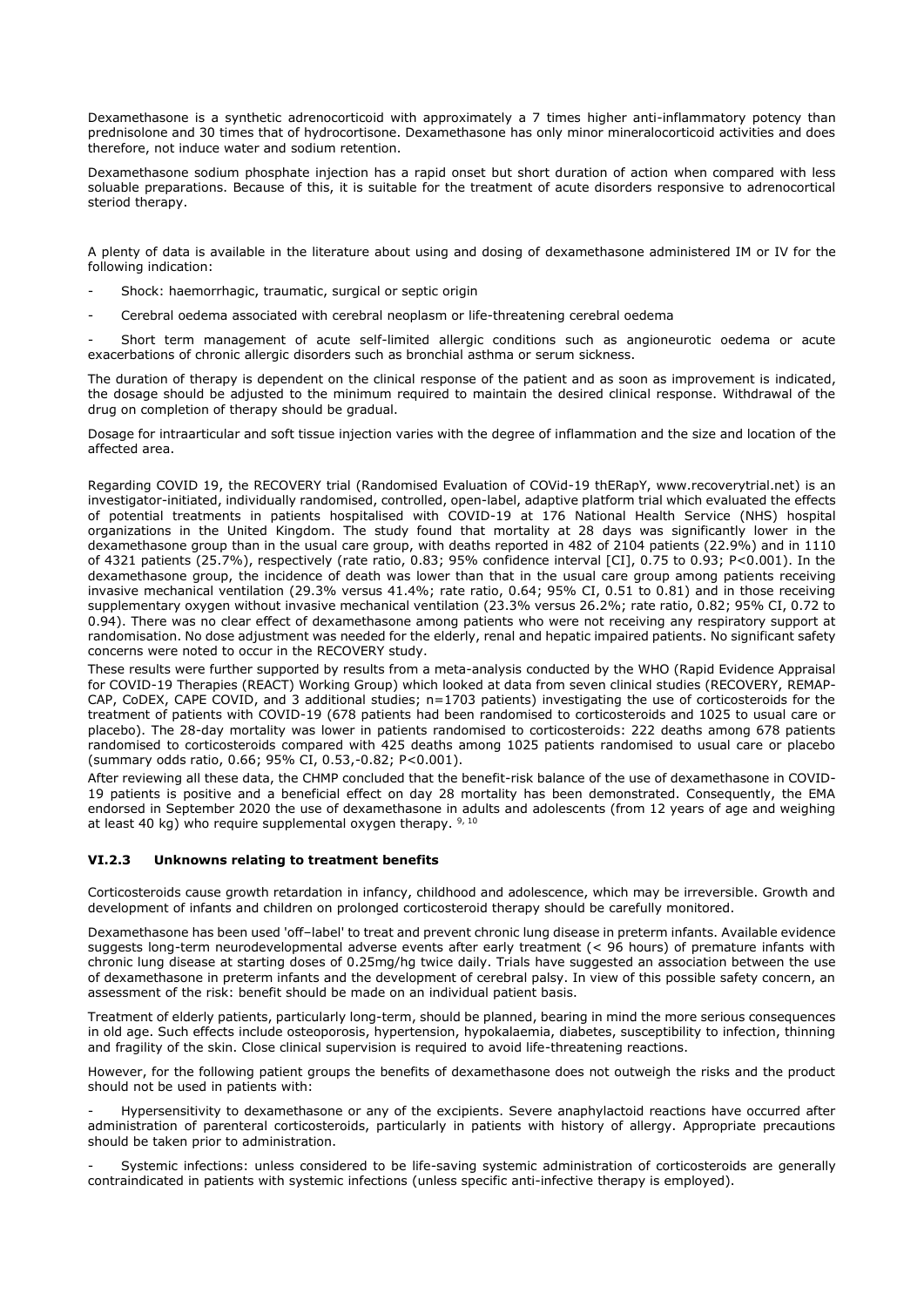There is a lack of evidence to support the prolonged use of corticosteroids in septic shock. Although they may be of value in the early treatment, the overall survival may not be influenced.

## **VI.2.4 Summary of safety concerns**

## **Important identified risks**

| <b>Risk</b>                                                 | What is known                                                                                                                                                                                                                                                                                                                                                                                          | Preventability                                                                                                                                                                                                                                                                                                                                                                                                                                                                                                                                                                                                                                                                                        |
|-------------------------------------------------------------|--------------------------------------------------------------------------------------------------------------------------------------------------------------------------------------------------------------------------------------------------------------------------------------------------------------------------------------------------------------------------------------------------------|-------------------------------------------------------------------------------------------------------------------------------------------------------------------------------------------------------------------------------------------------------------------------------------------------------------------------------------------------------------------------------------------------------------------------------------------------------------------------------------------------------------------------------------------------------------------------------------------------------------------------------------------------------------------------------------------------------|
| <b>Psychiatric disorders</b>                                | Many different psychiatric disorders<br>have been reported with<br>dexamethasone, such as depression,<br>somnolence, latered mood, euphoria,<br>insomnia, anxiety, irritability and<br>agitation.<br>Risks may be higher with high<br>doses/systemic exposure although<br>dose levels do not allow prediction of<br>the onset, type, severity or duration<br>of reactions.                             | Caution is required when<br>considering the use of<br>dexamethasone in patients with<br>existing or previous severe<br>psychiatric disorders.<br>Patients and/or carers should be<br>warned that potentially severe<br>psychiatric adverse reactions may<br>occur with systemic steroids.<br>Symptoms typically emerge within<br>a few days or weeks of starting the<br>treatment. Most reactions recover<br>after either dose reduction or<br>withdrawal, although specific<br>treatment may be necessary.<br>Patients/carers should be<br>encouraged to seek medical advice<br>if worrying psychological symptoms<br>develop, especially if depressed<br>mood or suicidal ideation is<br>suspected. |
| Hypothalamic-pituitary-adrenal<br>suppression               | Treatment with corticosteroids may<br>increase the risk of a condition called<br>adrenal suppression (HPA axis<br>suppression) which may lead to a<br>condition called Cushing's disease.<br>Symptoms of Cushing's disease<br>include upper body obesity, rounded<br>face, increased fat around the neck,<br>thinning arms and legs, fatigue,<br>weakness, high blood pressure, and<br>mood disorders. | The lowest effective dose of<br>corticosteroid should be used to<br>control the condition under<br>treatment for the minimum period.<br>Withdrawal of corticosteroids after<br>prolonged therapy must, therefore,<br>be gradual to avoid acute adrenal<br>insufficiency, being tapered off over<br>weeks or months according to the<br>dose and duration of treatment.<br>During prolonged therapy any<br>intercurrent illness, trauma or<br>surgical procedure will require a<br>temporary increase in dosage; if<br>corticosteroids have been stopped<br>following prolonged therapy they<br>may need to be temporarily re-<br>introduced.                                                          |
| Growth retardation in infancy,<br>childhood and adolescence | Corticosteroids cause growth<br>retardation in infancy, childhood and<br>adolescence, which may be<br>irreversible.                                                                                                                                                                                                                                                                                    | Treatment should be limited to the<br>minimum dosage for the shortest<br>possible time. In order to minimise<br>suppression of the hypothalamic-<br>pituitary-adrenal axis and growth<br>retardation, treatment should be<br>limited, where possible, to a single<br>dose on alternate days.                                                                                                                                                                                                                                                                                                                                                                                                          |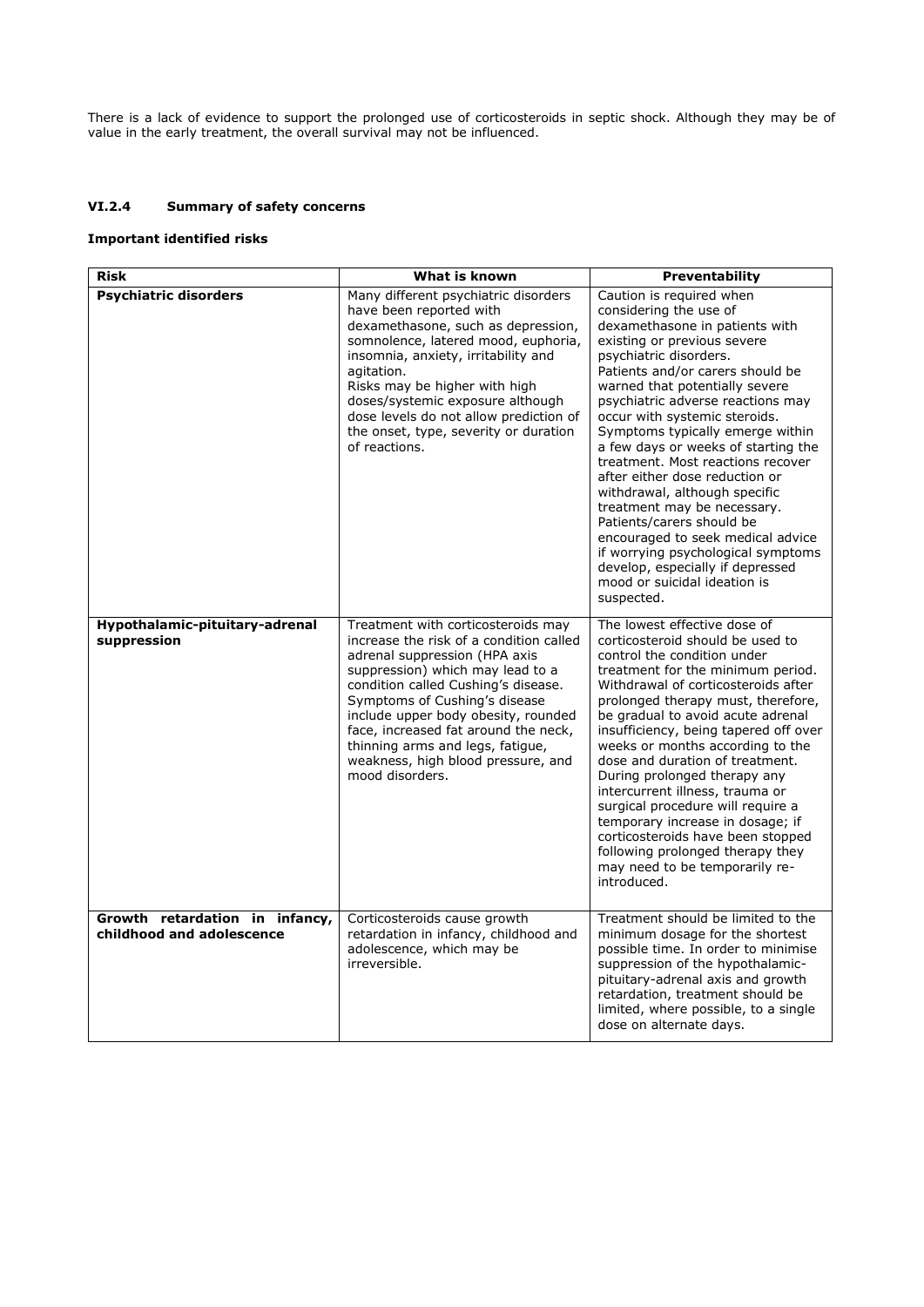| <b>Infections</b>                                   | Increased susceptibility to and<br>severity of infection with suppression<br>of clinical symptoms and signs,<br>opportunistic infections, recurrence<br>of dormant tuberculosis occur with<br>dexamethasone alone in a majority<br>of patients. | Suppression of the inflammatory<br>response and the immune function<br>increases the susceptibility to<br>infections and their severity.<br>The clinical presentation may be<br>atypical and serious infections,<br>such as septicaemia and<br>tuberculosis, may be masked and<br>may reach an advanced stage<br>before being recognised.<br>During treatment, patients should<br>be closely monitored for the<br>appearance of infections, in<br>particular pneumonia (lung<br>infection). Patients should be<br>informed of the signs and<br>symptoms of pneumonia and be<br>advised to seek medical attention<br>in case of their appearance.<br>Patients must avoid contact with<br>people with chickenpox or measles.<br>Exposed patients should be advised<br>to seek medical attention without<br>delay.<br>Prior to intraarticular injection the<br>joint fluid should be examined to<br>exclude a septic process. |
|-----------------------------------------------------|-------------------------------------------------------------------------------------------------------------------------------------------------------------------------------------------------------------------------------------------------|----------------------------------------------------------------------------------------------------------------------------------------------------------------------------------------------------------------------------------------------------------------------------------------------------------------------------------------------------------------------------------------------------------------------------------------------------------------------------------------------------------------------------------------------------------------------------------------------------------------------------------------------------------------------------------------------------------------------------------------------------------------------------------------------------------------------------------------------------------------------------------------------------------------------------|
| <b>Hypersensitivity reactions</b>                   | Severe anaphylactoid reactions have<br>occurred after administration of<br>parenteral corticosteroids,<br>particularly in patients with history of<br>allergy.                                                                                  | Appropriate precautions should be<br>taken prior to administration.<br>Hypersensitivity to the active<br>substance or to any of the<br>excipients listed in the SmPC and<br>Package leaflet should be<br>contraindicated.                                                                                                                                                                                                                                                                                                                                                                                                                                                                                                                                                                                                                                                                                                  |
| <b>Interaction with live attenuated</b><br>vaccines | Patients with systemic<br>dexamethasone treatment are more<br>likely to develop vaccine-related<br>illnesses                                                                                                                                    | Live vaccines should not be given<br>to individuals with impaired<br>immune responsiveness under<br>dexamethasone treatment.                                                                                                                                                                                                                                                                                                                                                                                                                                                                                                                                                                                                                                                                                                                                                                                               |
| <b>Visual disturbances</b>                          | Visual disturbances, e.g.<br>chorioretinopathy, blurred vision,<br>have been reported with systemic<br>and topical corticosteroid use.                                                                                                          | Patients and/or carers should be<br>warned that visual disturbances<br>may occur with systemic steroids.<br>Patients/carers should be<br>encouraged to seek an<br>ophthalmologist advice if symptoms<br>develop.                                                                                                                                                                                                                                                                                                                                                                                                                                                                                                                                                                                                                                                                                                           |

# **Important potential risks**

| <b>Risk</b>                                                                                                                                         | What is known                                                                                                                                                                                                                                                                                                                                                                                                                                   |
|-----------------------------------------------------------------------------------------------------------------------------------------------------|-------------------------------------------------------------------------------------------------------------------------------------------------------------------------------------------------------------------------------------------------------------------------------------------------------------------------------------------------------------------------------------------------------------------------------------------------|
|                                                                                                                                                     | (Including reason why it is considered a potential risk)                                                                                                                                                                                                                                                                                                                                                                                        |
| Drug interactions with<br>anticoagulants                                                                                                            | The efficacy of coumarin anticoagulants may be enhanced by concurrent<br>corticosteroid therapy and close monitoring of prothombin time or INR is<br>required to avoid spontaneous bleeding.                                                                                                                                                                                                                                                    |
| Interactions with non-steroidal<br>anti-inflammatory drugs                                                                                          | The incidence of gastro-intestinal ulceration is increased in patients receiving<br>concomitant non-steroidal anti-inflammatory drugs and corticosteroids.                                                                                                                                                                                                                                                                                      |
| <b>Teratogenic effect</b>                                                                                                                           | There are no or limited data from the use of dexamethasone in pregnant<br>women. Administration of corticosteroids to pregnant animals can cause<br>abnormalities of foetal development including cleft palate, intra-uterine<br>growth retardation and affects on brain growth and development. There is no<br>evidence that corticosteroids result in an increased incidence of congenital<br>abnormalities, such as cleft palate/lip in man. |
| Use in patients with: liver<br>diseases, renal failure,<br>cardiovascular disorders,<br>osteoporosis, diabetes mellitus,<br>patients with affective | Extreme caution should be exercised in the treatment of patients with such<br>conditions and frequent patient monitoring is necessary.<br>Treatment of elderly patients, particularly long-term, should be planned,<br>bearing in mind the more serious consequences in old age. Such effects<br>include osteoporosis, hypertension, hypokalaemia, diabetes, susceptibility to                                                                  |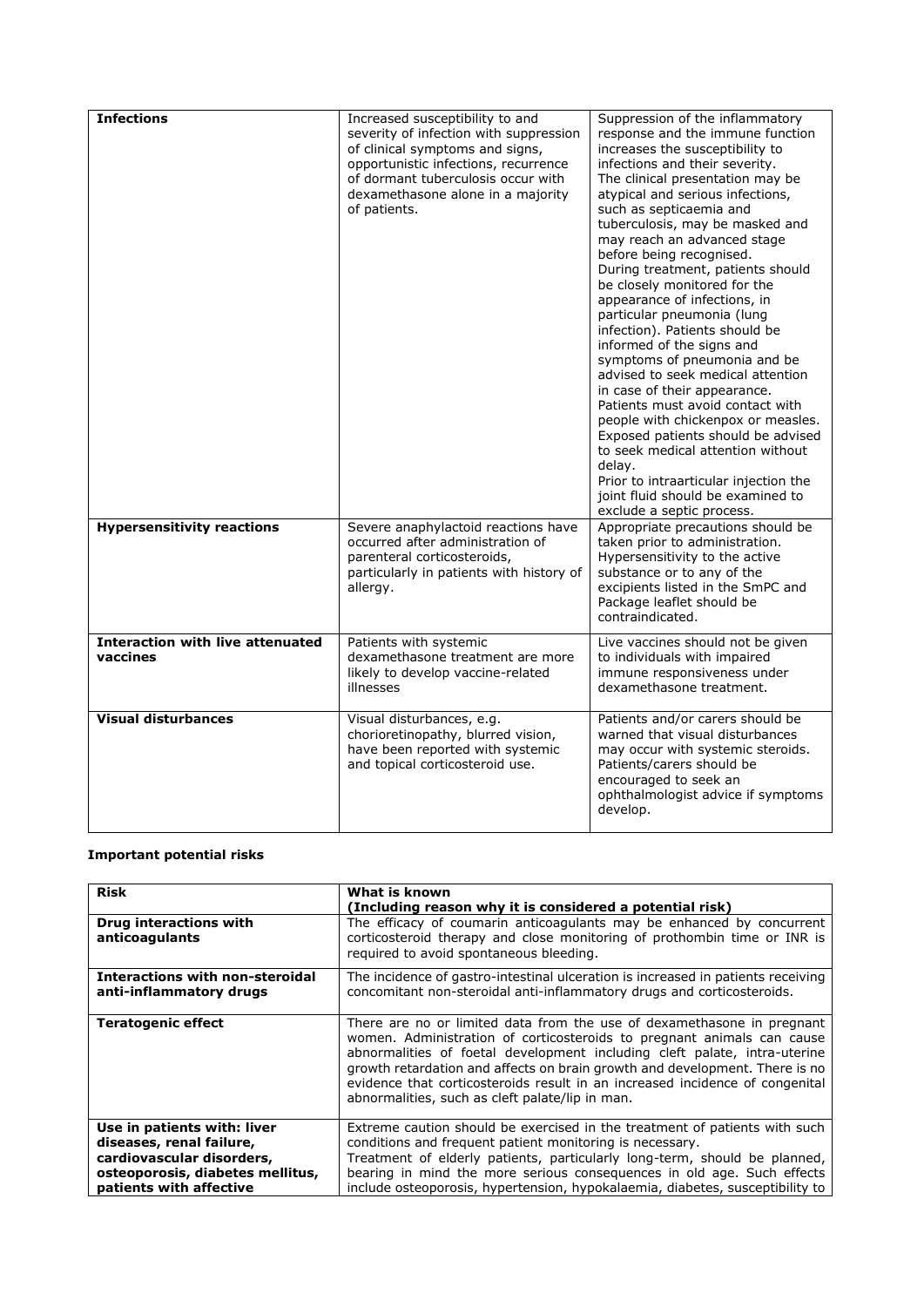| disorders, glaucoma, peptic<br>ulceration or previous<br>corticosteroid induced<br>myopathy. | infection, thinning and fragility of the skin. Close clinical supervision is<br>required to avoid life-threatening reactions.                                                                                                                                                     |
|----------------------------------------------------------------------------------------------|-----------------------------------------------------------------------------------------------------------------------------------------------------------------------------------------------------------------------------------------------------------------------------------|
| <b>Medication error</b>                                                                      | A dosing chart in SPC and the Package Leaflet is to be used only by<br>healthcare professionals for the administration of Dexamethasone Kabi 4<br>mg/ml solution.<br>All doses are expressed as <b>mg</b> dexamethasone phosphate and required<br>volume of product as <b>ml.</b> |

# **Missing information**

| <b>Risk</b>                                                                        | What is known                                                                                                                                                                                                                                                                                                                                                                                                                                                                                                                                                                                                                                                                                                                                                                                                                                                                                                                                                                                                                                                                                                                                                                                                                                                                                                                                                                                                                                                                                                                                                                                                                                                                                                                                                                                                                                                             |
|------------------------------------------------------------------------------------|---------------------------------------------------------------------------------------------------------------------------------------------------------------------------------------------------------------------------------------------------------------------------------------------------------------------------------------------------------------------------------------------------------------------------------------------------------------------------------------------------------------------------------------------------------------------------------------------------------------------------------------------------------------------------------------------------------------------------------------------------------------------------------------------------------------------------------------------------------------------------------------------------------------------------------------------------------------------------------------------------------------------------------------------------------------------------------------------------------------------------------------------------------------------------------------------------------------------------------------------------------------------------------------------------------------------------------------------------------------------------------------------------------------------------------------------------------------------------------------------------------------------------------------------------------------------------------------------------------------------------------------------------------------------------------------------------------------------------------------------------------------------------------------------------------------------------------------------------------------------------|
| Off-label use (to treat and<br>prevent chronic lung disease in<br>preterm infants) | Dexamethasone has been used 'off-label' to treat and prevent chronic lung<br>disease in preterm infants. Clinical trials have shown a short term benefit<br>in reducing ventilator dependence but no long term benefit in reducing<br>time to discharge, the incidence of chronic lung disease or mortality.<br>Available evidence suggests long-term neurodevelopmental adverse events<br>after early treatment ( $<$ 96 hours) of premature infants with chronic lung<br>disease at starting doses of 0.25mg/hg twice daily. Recent trials have<br>suggested an association between the use of dexamethasone in preterm<br>infants and the development of cerebral palsy. In view of this possible<br>safety concern, an assessment of the risk: benefit should be made on an<br>individual patient basis.                                                                                                                                                                                                                                                                                                                                                                                                                                                                                                                                                                                                                                                                                                                                                                                                                                                                                                                                                                                                                                                              |
| <b>Pregnant and lactating women</b>                                                | Pregnancy<br>The ability of corticosteroids to cross the placenta varies between<br>individual drugs, however, dexamethasone readily crosses the placenta.<br>Administration of corticosteroids to pregnant animals can cause<br>abnormalities of foetal development including cleft palate, intra-uterine<br>growth retardation and affects on brain growth and development. There<br>is no evidence that corticosteroids result in an increased incidence of<br>congenital abnormalities, such as cleft palate/lip in man. See also section<br>5.3 of the SmPC. However, when administered for prolonged periods or<br>repeatedly during pregnancy, corticosteroids may increase the risk of<br>intra-uterine growth retardation. Hypoadrenalism may, in theory, occur in<br>the neonate following prenatal exposure to the corticosteroids but usually<br>resolves spontaneously following birth and is rarely clinically important.<br>As with all drugs, corticosteroids should only be prescribed when the<br>benefits to the mother and child outweigh the risks. When corticosteroids<br>are essential however, patients with normal pregnancies may be treated<br>as though they were in the non-gravid state.<br>There is evidence of harmful effects on pregnancy in animals. Infants<br>born to mothers who have received substantial doses of corticosteroids<br>during the pregnancy should be carefully observed, for signs of adrenal<br>insufficiency.<br>Patients with pre-eclampsia or fluid retention require close monitoring.<br>Breast-feeding<br>Corticosteroids may pass into breast milk, although no data are available<br>for dexamethasone. Infants of mothers taking high doses of systemic<br>corticosteroids for prolonged periods may have a degree of adrenal<br>suppression. Suppression of growth or other adverse effects may occur. |
| <b>Paediatric population</b>                                                       | Dosage requirements are variable and may have to be changed according<br>to individual need. Usually 200 micrograms/kg to 400 micrograms/kg<br>(0.05 ml/kg to 0.1 ml/kg) of body weight daily.<br>Corticosteroids cause growth retardation in infancy, childhood and<br>adolescence, which may be irreversible. Treatment should be limited to<br>the minimum dosage for the shortest possible time. In order to minimise<br>suppression of the hypothalamic-pituitary-adrenal axis and growth<br>retardation, treatment should be limited, where possible, to a single dose<br>on alternate days.<br>Growth and development of infants and children on prolonged<br>corticosteroid therapy should be carefully monitored.                                                                                                                                                                                                                                                                                                                                                                                                                                                                                                                                                                                                                                                                                                                                                                                                                                                                                                                                                                                                                                                                                                                                                |